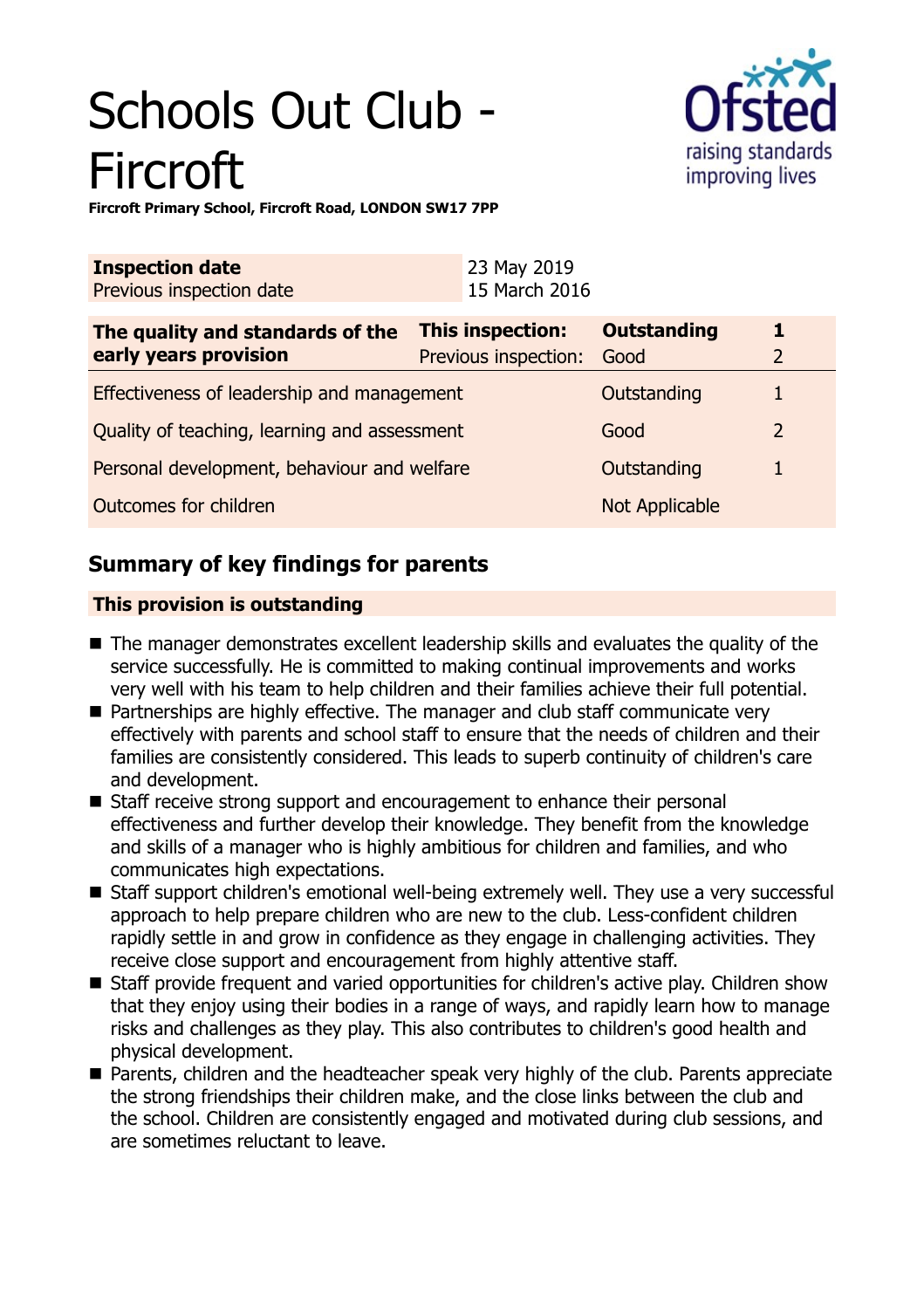# **What the setting needs to do to improve further**

# **To further improve the quality of the early years provision the provider should:**

 $\blacksquare$  continue to review the suggestions made by children, so that the wide range of activities reflect their individual interests, ideas and experiences even further.

## **Inspection activities**

- $\blacksquare$  The inspector observed an activity that took place with the children and discussed this with the manager.
- $\blacksquare$  The inspector observed activities and the quality of interactions between staff and the children, and assessed the impact of these on children's enjoyment and development.
- The inspector reviewed policies and procedures, children's attendance registers, activity plans, information relating to children's safety and health, and documentation relating to staff.
- $\blacksquare$  The inspector met with the headteacher, sought the views of parents and children, and held discussions with staff at appropriate times during the inspection.

#### **Inspector** Kareen Jacobs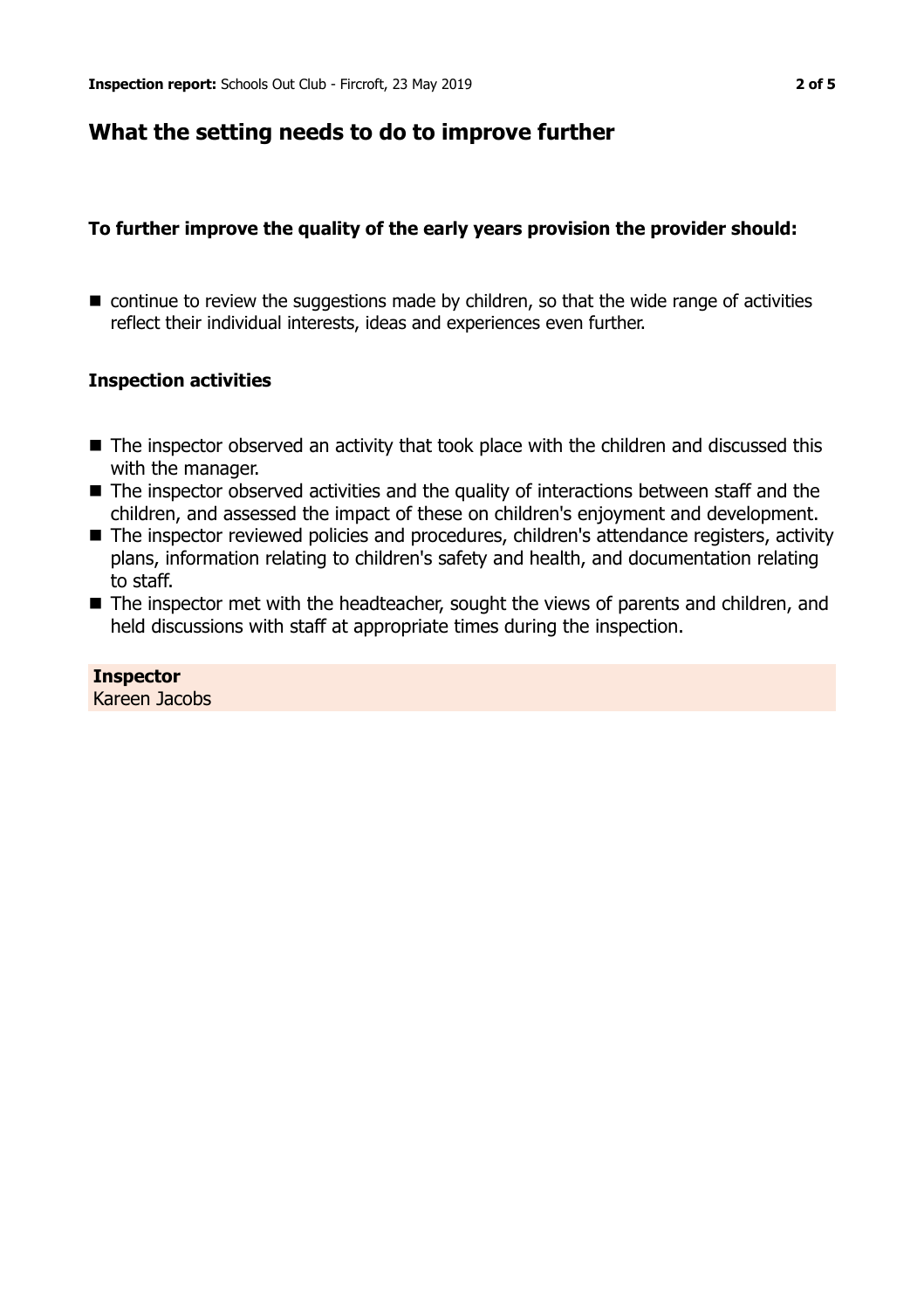# **Inspection findings**

# **Effectiveness of leadership and management is outstanding**

The manager makes excellent use of the support and skills of parents as he reviews the service, for example during improvements to the outdoor area. He regularly discusses relevant issues, shares his teaching expertise with club staff and assesses the impact of changes made. The manager is already considering how to act on feedback gathered from younger children. Safeguarding is effective. The manager works very closely with school staff to help protect the welfare of children and their families. Staff implement school collection and security protocols with confidence. The manager successfully promotes a two-way flow of information with the school and uses a shared approach to help address issues that may cause concern. Staff are vigilant and alert to the potential risks posed to children. They complete training to help them recognise and respond to potential concerns about a child's welfare, or the behaviour of colleagues.

### **Quality of teaching, learning and assessment is good**

Staff plan and set up activities that lead to the high levels of engagement children demonstrate as they play, including those who are less confident. Staff give children strong encouragement to try new things out, for example when teaching girls how to use the climbing frame. Staff engage in very positive interactions with children, who benefit greatly from their skills and expertise. Children show high levels of patience and determination, for example when boys focus for long periods to complete sewing tasks. Less-confident children strengthen their large muscles and show pride in their physical skills as they pedal around others. Staff skilfully help children to understand how to move and use their bodies during racket games outdoors. Children have good opportunities to build up the literacy skills that they learn at school. For example, they express their ideas in writing and post notes in the club's suggestion box.

## **Personal development, behaviour and welfare are outstanding**

Children show their understanding of how to stay safe and healthy. For example, they seek out staff when their friends need help. Boys go inside when they feel warm in hot weather, and tell staff that they will drink more. Children embrace challenge and look after each other very well. For instance, girls explore the limits of what their bodies can do as they climb trees, and show their friends the safest ways to get higher. Staff give frequent opportunities for children to take responsibility, such as nominating daily 'helpers' as children arrive from school. Older children show pride at being chosen and are eager to complete tasks. Children excitedly share news of special events with staff, for example when they eagerly show their party invitations. Children behave, interact and play together exceptionally well. Staff use highly effective strategies to help children respond to instructions, such as rhythmic hand claps which children mimic before falling silent, ready to listen. Staff closely consider how to prepare children who find it hard to deal with change. They attend school induction meetings and spend time in classrooms, with the close engagement and support of parents.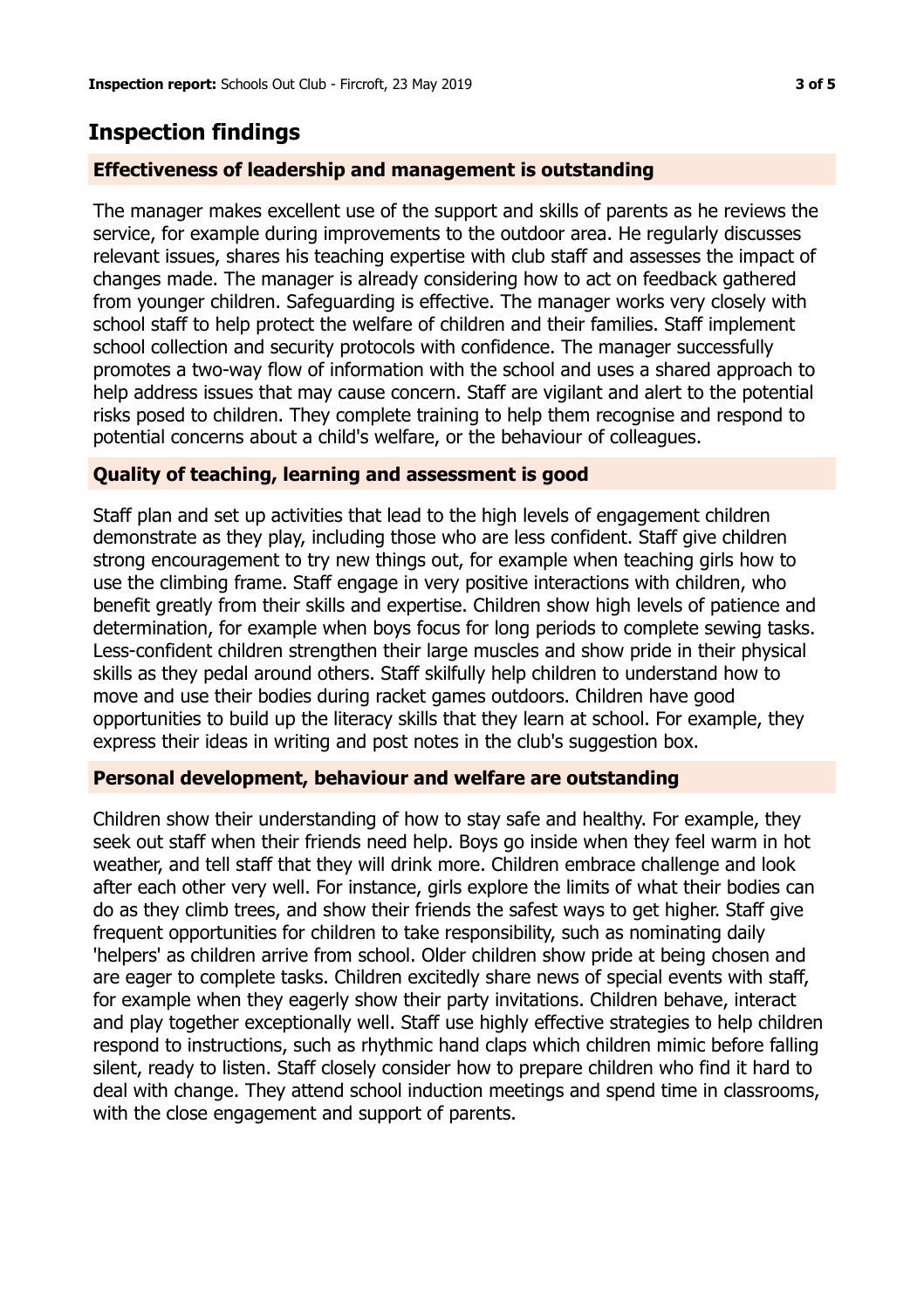# **Setting details**

| Unique reference number                             | EY400181                                                                             |  |
|-----------------------------------------------------|--------------------------------------------------------------------------------------|--|
| <b>Local authority</b>                              | Wandsworth                                                                           |  |
| <b>Inspection number</b>                            | 10074333                                                                             |  |
| <b>Type of provision</b>                            | Childcare on non-domestic premises                                                   |  |
| <b>Registers</b>                                    | Early Years Register, Compulsory Childcare<br>Register, Voluntary Childcare Register |  |
| Day care type                                       | Out-of-school day care                                                               |  |
| <b>Age range of children</b>                        | $4 - 11$                                                                             |  |
| <b>Total number of places</b>                       | 50                                                                                   |  |
| Number of children on roll                          | 64                                                                                   |  |
| Name of registered person                           | <b>Balham Community Centre</b>                                                       |  |
| <b>Registered person unique</b><br>reference number | RP902447                                                                             |  |
| Date of previous inspection                         | 15 March 2016                                                                        |  |
| <b>Telephone number</b>                             | 07514983725                                                                          |  |

Schools Out Club - Fircroft registered in 2010 and is located in Fircroft Primary School in Tooting, in the London Borough of Wandsworth. The club offers a service for children who attend the school. It operates every weekday from 3.20pm to 6.30pm, during term time only. There is also a breakfast club which is available from 7.30am to 9am. Four staff, including the manager, work at the club. All staff hold qualifications at level 2 and the manager has qualified teacher status.

This inspection was carried out by Ofsted under sections 49 and 50 of the Childcare Act 2006 on the quality and standards of provision that is registered on the Early Years Register. The registered person must ensure that this provision complies with the statutory framework for children's learning, development and care, known as the early years foundation stage.

Any complaints about the inspection or the report should be made following the procedures set out in the guidance Complaints procedure: raising concerns and making complaints about Ofsted, which is available from Ofsted's website: www.ofsted.gov.uk. If you would like Ofsted to send you a copy of the guidance, please telephone 0300 123 4234, or email [enquiries@ofsted.gov.uk.](mailto:enquiries@ofsted.gov.uk)